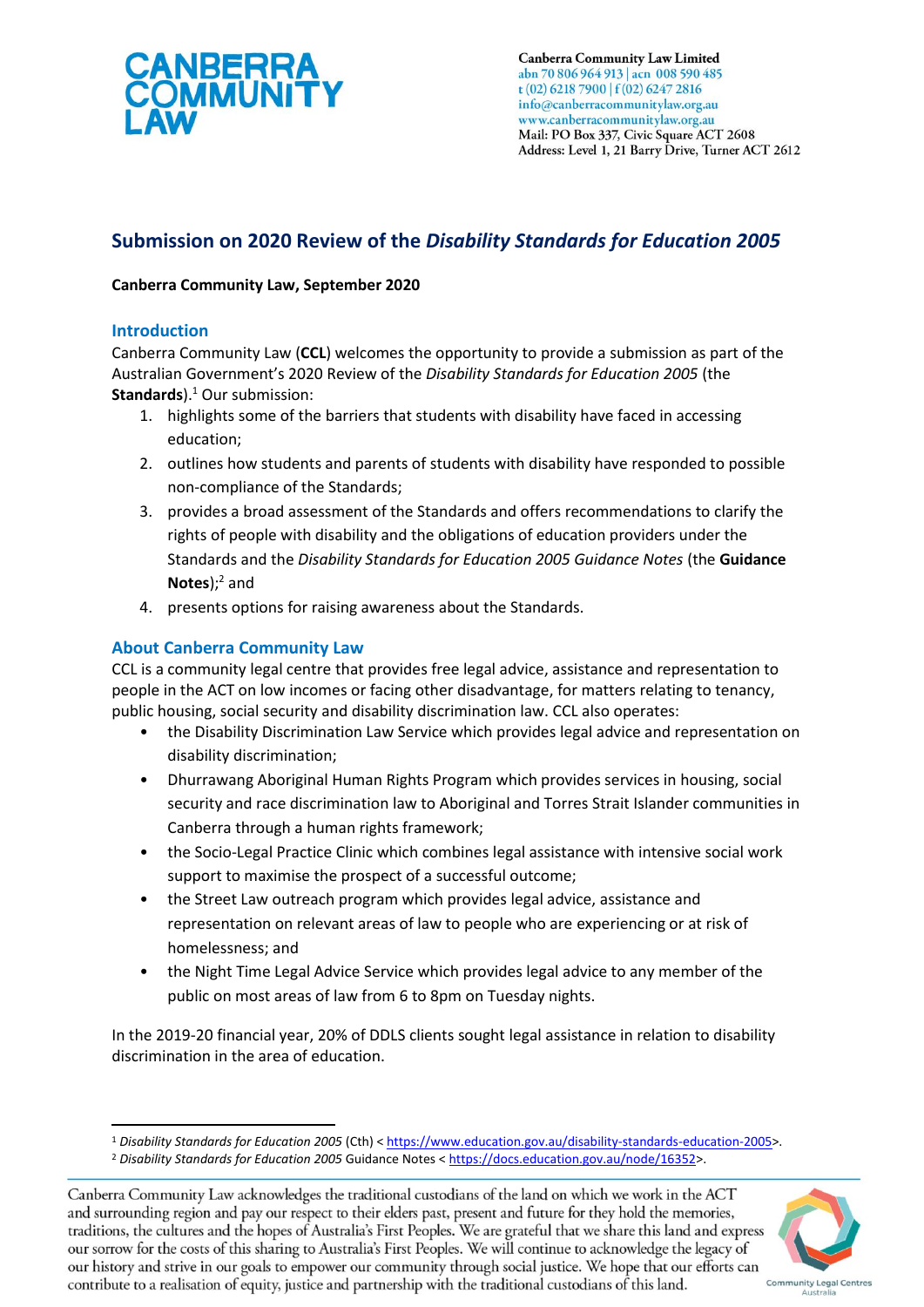Our commitment to supporting people with disability, and parents and carers of people with disability is detailed in ou[r Disability Action Plan.](file:///C:/Users/GenevieveBolton/AppData/Local/Microsoft/Windows/INetCache/Content.Outlook/5MCQ3BHK/our%20commitment%20to%20supporting%20people%20with%20disability,%20and%20parents%20and%20carers%20of%20people%20with%20disability) Further information about how CCL helps people with disability, as well as parents and carers of people with disability, is available at [https://www.canberracommunitylaw.org.au/brochure-help-for-people-with-disabilities.html.](https://www.canberracommunitylaw.org.au/brochure-help-for-people-with-disabilities.html)

# **Barriers for students with disability in accessing education**

### *Reasonable adjustments to enable participation*

CCL has assisted many parents of students with disability, and students with disability negotiate reasonable adjustments to enable participation in education. The experiences in seeking reasonable adjustments to improve participation in education have varied. The matters we have assisted with reflect:

- the diverse needs of people with disability in accessing education;
- the challenges in advocating for reasonable adjustments, particularly for students with complex needs or multiple disabilities; and
- in some cases, a limited understanding of disability which has in turn limited the scope of support provided to students with disability from education providers.

A common issue that our clients have expressed has been communication barriers between education providers and students. This has included delays in making reasonable adjustments or meeting with students and families, to ensure that they understand what adjustments are required and would be appropriate. In some cases, there have also been misunderstandings as to what adjustments will or will not be made due to inconsistent messaging to students regarding their reasonable adjustment plans.

In relation to tertiary education, we have directed students to the disability and inclusion policies of universities and vocational education providers, to clarify processes and available support for students with disability. We have found that despite the availability of such policies, there have been occasions where established processes within these policies have not been followed by education providers. This has particularly been the case in relation to consultation and review of individual learning plans.

A barrier that several of our clients have faced has been around the delivery of courses and meeting requests for reasonable adjustments. In some cases, smaller tertiary education providers have been less willing to make adjustments on the basis that resourcing issues would impose unjustifiable hardship on the provider. Case Study 1 provides an example of this, highlighting the need for clarity as to when an adjustment would in fact impose unjustifiable hardship.

#### **Case Study 1**

**was enrolled to attend a university. Maria had a disability which affected her hearing** *and eyesight and resulted in some fatigue. As part of Maria's Education Inclusion Plan she requested some adjustments from the university, including having mandatory readings provided in an enlarged format, having instructions from her lecturer provided in writing, having a larger screen to work on, and ensuring lectures were placed online in a timely manner. Enlarged materials took at least one month to arrive, the audio quality of the online lecture recordings was poor, or lectures were not uploaded within a reasonable time, and an enlarged screen was not provided by the university. Maria was required to do weekly quizzes despite not having had access to the weekly reading materials. The university cited resourcing issues as a reason for not providing reasonable adjustments. Due to the challenges Maria had experienced, she ultimately withdrew from university.*

# *Unfavourable treatment and exclusion in schools*

We have come across issues where the primary education providers have made assumptions about the needs of students with disability or have been insensitive to the disability needs of students, which has resulted in exclusion. Unfortunately, a limited understanding or appreciation of disability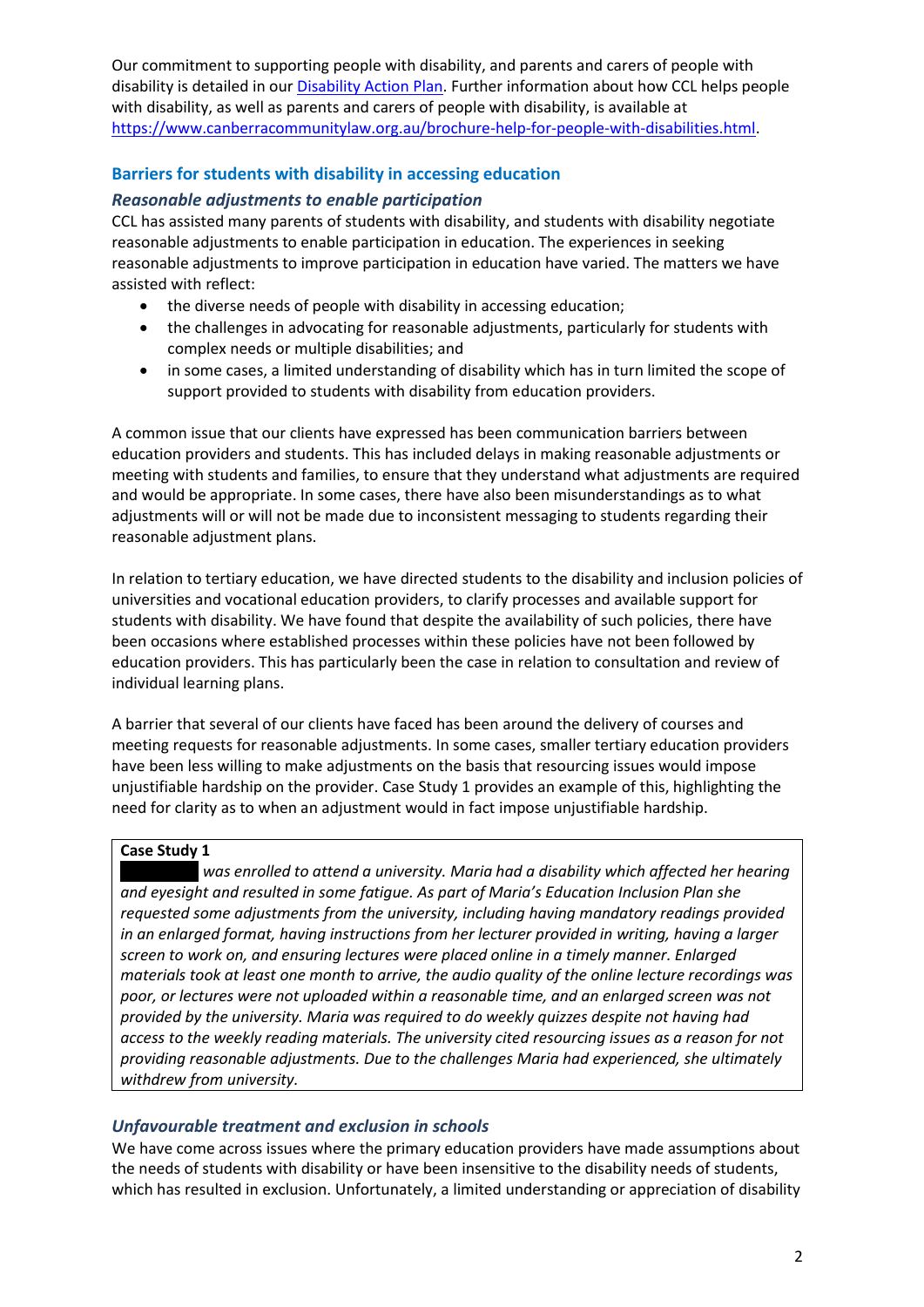rights and the needs of people with disability among other students within the school setting has resulted in some students with disability not feeling safe to attend school. For example, a parent of a child with an assistance animal disclosed to us that their child did not feel safe attending school, because another student had taunted and threatened to kill her assistance animal. The school did little to support the student or educate other students and staff about the role of assistance animals in this instance.

Case Study 2 provides an example of exclusion faced by a student with Autism Spectrum Disorder as a result of assumptions made by their school about the student's disability needs:

# **Case Study 2**

**is a young Aboriginal person with Autism Spectrum Disorder. Simon has had** *increased disability needs over time. Simon's school was for children with unique learning needs. The school told Simon's mother that Simon needed to wear nappies while at school, because the school lacks the toilet facilities. Simon can toilet himself. It seems that Simon's school requested that he wear a nappy because they assumed that Simon's needs were similar to the needs of other children at the school. This undermined Simon's dignity and was not receptive to his individuality. Simon's mother withdrew Simon from this school and enrolled him in a different school which is supportive of Simon's independence.*

We have had several parents of students with behavioural needs seek assistance after mainstream primary schools have been unable to adequately support their children, and in some cases resort to disciplinary action such as suspension due to behavioural issues connected with their disability. Case Study 3 provides an example of this:

#### **Case Study 3**

*is a primary school student with epilepsy, anxiety and Post-Traumatic Stress Disorder. Chen required the support of a teacher's aide. His individual learning plan provided for a full-time teacher's aide, but this was not provided for five weeks. Instead, his parent was expected to attend school during this period. The school also sought to reduce Chen's hours at school to one hour a day due to his behavioural issues, which impacted on his learning and engagement with other students. When Chen was at school, he occasionally accessed the roof of the building. The school's response to this was to bolt the doors to Chen's classroom closed and provide him with an iPad to play games on all day, with minimal supervision. This impacted the quality of Chen's learning.*

# *COVID-19 impacts*

COVID-19 has had an impact on students with disability who have not been able to return to faceto-face learning due to COVID-19 related changes. Case Study 4 provides an example of the challenges that some students with disability have faced with remote learning and seeking specific support to meet their disability needs.

#### **Case Study 4**

have Multiple Chemical Sensitivity (MCS) which means that they require adjustments *at their school to avoid and minimise exposure to certain chemicals and fragrances. As COVID-19 related health advice is changing, there are uncertainties around how to manage COVID-19 and the use of cleaning and other hygiene products in the school environment. Mary and Nick have not been able to return to school yet and continue with remote learning. Nick also has Autism Spectrum Disorder and was in the process of transitioning to high school. Nick has not been able to attend the new high school physically due to delays in finalising adjustments at the high school, and now COVID-19 related changes. Nick has found remote online learning extremely challenging due to his Autism Spectrum Disorder and social isolation. While Nick had initially been provided limited resources that are specific to his disability needs, the school is becoming more actively engaged with his learning.*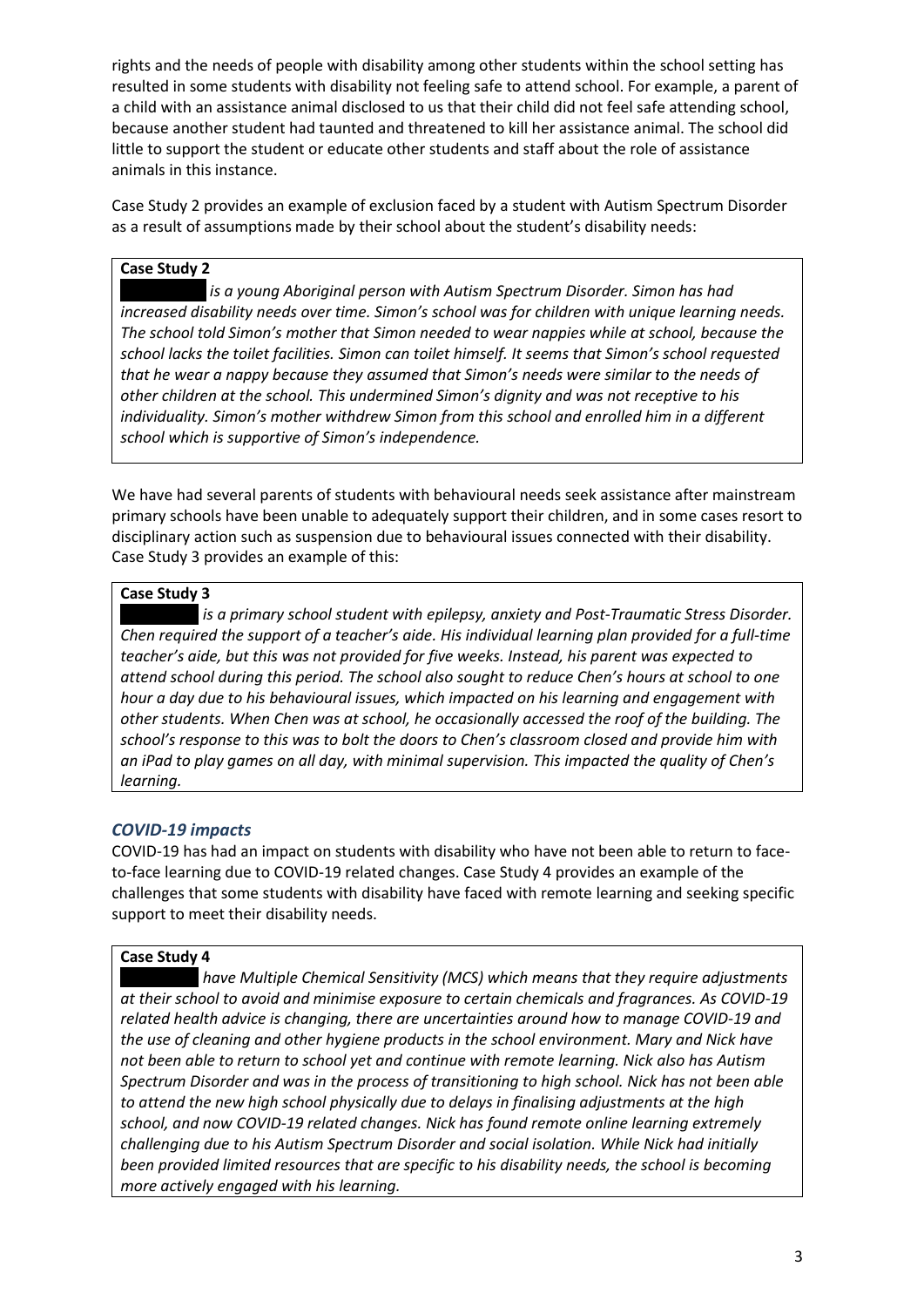# **Responding to non-compliance**

#### *Student and parent responses to non-compliance*

CCL's Disability Discrimination Law Service has been approached by many parents and students in the event of non-compliance by educational providers. In seeking legal advice, students and parents have been informed of their legal options for addressing alleged non-compliance under the *Disability Discrimination Act 1992* (Cth) (**DDA**) and the Standards. We have assisted students and parents with making disability discrimination complaints.

Unfortunately, we have come across numerous cases of students with disability being treated in a degrading and humiliating way by educators. We are also aware that some parents of students with disability have feared unfavourable treatment if they were to seek reasonable adjustments in school. In some cases, parents have been reluctant to make a formal complaint due to fear of victimisation. For example, in Case Study 5 below, the parent of the child with disability was offered support to pursue a disability discrimination complaint, but they had concerns that making a complaint would lead to ongoing unfavourable treatment.

# **Case Study 5**

*is a young girl in primary school with epilepsy, a hearing impairment and slow transit constipation. Given Lauren's numerous health issues, she frequently attends specialist medical appointments, which has been met with resistance from the school when some appointments have been scheduled during school hours. Lauren was also asked not to wear her hearing aid by a teacher and embarrassed by a staff member when she could not participate in physical education because of her medical condition. There have been delayed responses to her seizures which has been distressing for Lauren. Lauren's parents are concerned that making a formal complaint will further deteriorate the relationship with the school. They are also concerned that Lauren would have limited alternatives to attending that school as there are no vacancies at other schools in their local area.* 

# **Assessment of the Standards and Guidance Notes**

# *Benefits of the Standards*

CCL's Disability Discrimination Law Service regularly refers to the Standards when providing legal assistance to people with disability. Through the provision of legal advice and representation, we have helped students with disability understand their rights under the DDA and the Standards. In our experience, the Standards have provided helpful clarification by:

- specifying who to make a complaint to if the Standards are not being complied with;
- requiring any adjustments to be made within a reasonable timeframe; $3$
- providing measures for compliance with the Standards, so that education providers can be aware of whether they are meeting their obligations;<sup>4</sup> and
- defining the exceptions to requirements in detail, and specifically noting that 'the application of unjustifiable hardship *should take account of the scope and objects of the Act and the Standards, particularly the object of removing discrimination as far as possible'*. 5

#### Broad application

The Standards broadly apply across a wide group of institutions including pre-schools, schools and tertiary education providers across all Australian jurisdictions. Having one Standard which can be applied to numerous levels of education providers is beneficial because it requires educators who may work across multiple levels of education or across multiple jurisdictions to meet the same standard. It also ensures the same standard is required across the entire education sector, which provides clarity for students throughout the duration of their education.

<sup>3</sup> *Disability Standards for Education 2005* (Cth) s 3.7.

<sup>4</sup> *Disability Standards for Education 2005* (Cth) ss 4.3, 5.3, 6.3, 7.3 and 8.3.

<sup>5</sup> *Disability Standards for Education 2005* (Cth) s 10.2.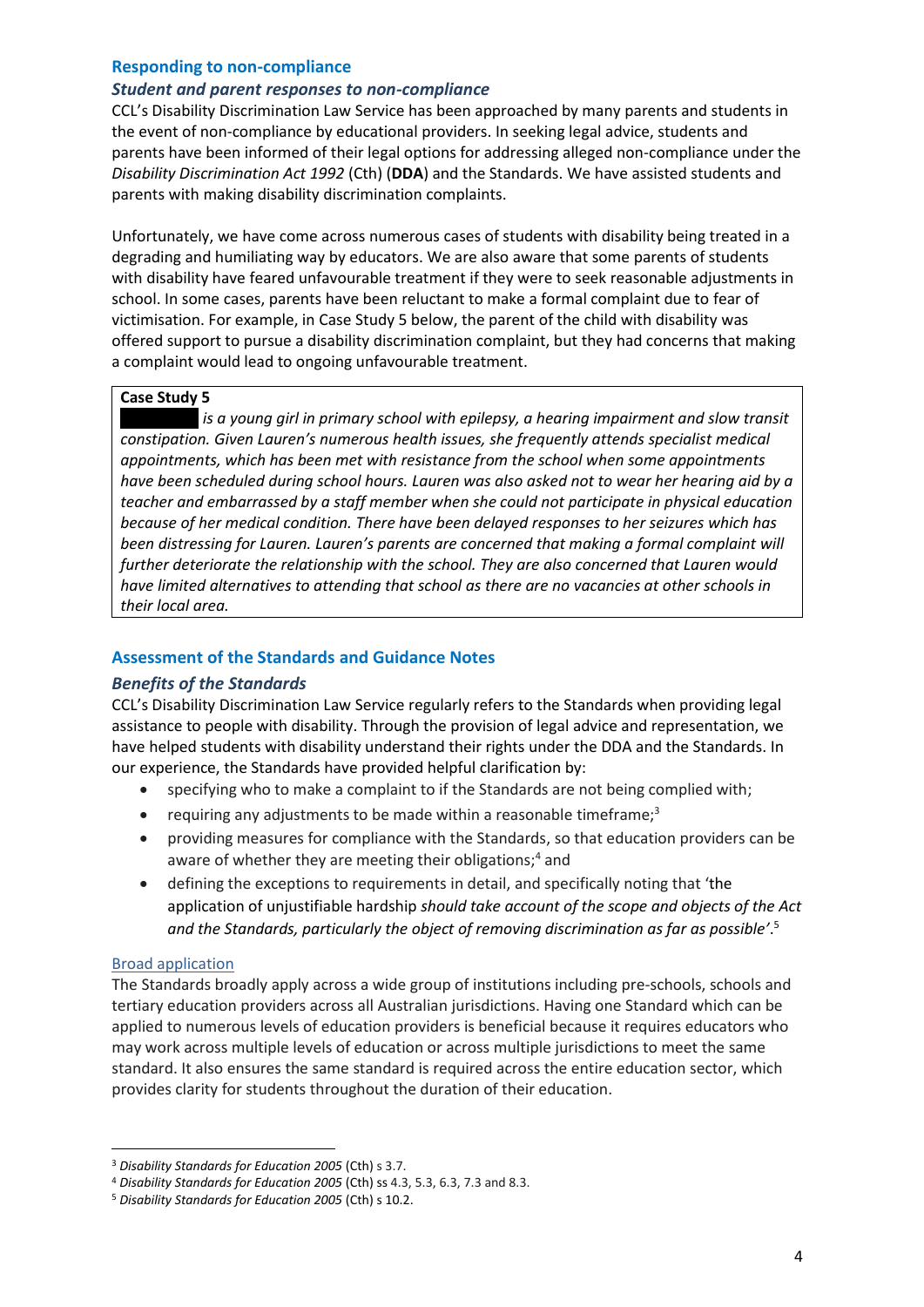Similarly, the application of the Standards focuses on removing discrimination at all stages of education, including enrolment, participation, curriculum development, support services and harassment. In drafting the Standards this way, the Standards highlight that discrimination can happen in a multitude of ways and in relation to different aspects of a student's education.

#### Reasonable adjustment considerations

When considering what a reasonable adjustment entails, having consideration to the student's disability, the views of the student, and the effect of the adjustment on the student, places the student as the focus of decision making. Section 3.5 of the Standards correctly places the burden on the education provider to consult with the student about potential reasonable adjustments and whether an adjustment would meet the objects of the Standards. The education provider should be responsible for considering adjustments rather than the student being burdened with determining how the provider should make adjustments.

# *Options for improving the Standards and Guidance Notes*

# Clarifying the meaning of reasonable adjustments

While there is a requirement to consider the needs of the student when determining whether to make a reasonable adjustment, there is limited direction or guidance as to how to make the decision of whether reasonable adjustments should be made. The Standards list factors to consider, however do not expressly provide how a determination is to be made, or whether particular weight should be given to certain factors.

The Standards should make it clear whether certain considerations should be given more weight than others. While it is important to consider how any proposed adjustments may affect others and the costs of those adjustments, in our view, the needs of the student should be the primary consideration in determining what is reasonable.

Further, in our view additional guidance is required as to how to deal with reasonable adjustments in circumstances where requested adjustments would impose no resourcing burden on an education provider. Our Disability Discrimination Law Service has assisted in cases which have involved assignment extensions requests being denied, and assistance animals being refused access in education. In both instances, the requested adjustment placed no financial or practical burden on the education provider and did not compromise the course's academic integrity. However, in both cases the adjustment was denied. In circumstances where there is no hardship faced by the education provider, the adjustment should only be refused if an exception clearly applies, and should prioritise the benefit to a student in providing the adjustment.

# Further examples of appropriate reasonable adjustments

We welcome the additional guidance on making reasonable adjustments through the *Exemplars of Practice*. <sup>6</sup> While this document provides detailed examples of the types of adjustments that can be made in various educational settings for each of the 10 case studies, there are only two examples of case studies from post-compulsory education settings (i.e. one vocational education and one university example). We have received many requests for disability discrimination advice from tertiary education students, and the two case studies provided do not provide sufficient guidance for students and education providers in considering what adjustments would be appropriate.

There is a diverse range of tertiary-level courses on offer, as well as a broad range of disabilities that students may live with which could impact on their ability to participate fully if adjustments were not made. Accordingly, it would be highly beneficial for students, their associates and advocates, and education providers to have additional guidance on what would constitute a reasonable adjustment in a multitude of courses and in relation to a broader range of disabilities.

<sup>6</sup> Australian Government Department of Education, Skills and Employment, 'Exemplars of Practice' [<https://docs.education.gov.au/node/40601/>](https://docs.education.gov.au/node/40601/).